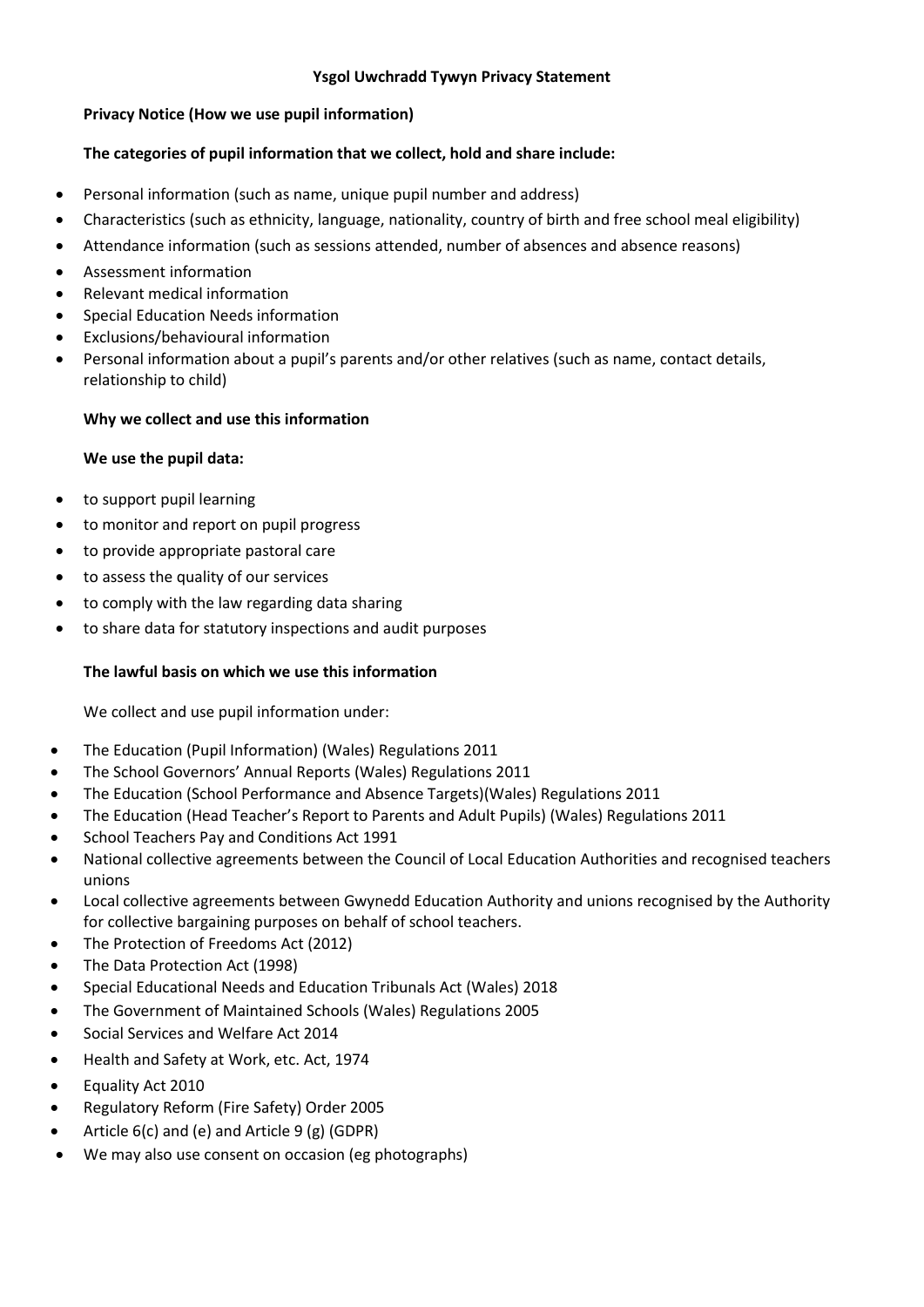# **Collecting pupil information**

Whilst the majority of pupil information you provide to us is mandatory, some of it is provided to us on a voluntary basis.

In order to comply with the data protection legislation, we will inform you whether you are required to provide certain pupil information to us or if you have a choice in this.

If it is provided on a voluntary basis, we will ask you to provide explicit consent and give you the option to opt out at any time.

### **Storing pupil data**

We hold pupil data for varying lengths of time depending on what the information is. Retention period is included in the school data protection policy.

## **Who we share pupil information with**

We routinely share pupil information with:

- schools that the pupils' attend after leaving us
- our local education authority Cyngor Gwynedd Social, Leisure, Transport, Finance, Youth Services

Agencies we commission to deliver services on our behalf:

- Welsh Assembly Government (via HWB)
- Examination Boards
- Further Education Colleges
- Bangor University and other Higher Education institutions in Wales and the UK including Universities participating in the Welsh Government SEREN programme
- Cwmni Cynnal
- Police Force and Youth Offending Team
- Health Boards
- Urdd Gobaith Cymru
- Antur Waunfawr (secure confidential disposal service)

Relevant Companies that promote educational experiences and administration :

- Urdd Gobaith Cymru
- CAPITA SIMS
- FFTrust
- Teachers2Parents
- **•** FVOLVF
- My Maths
- TT Rock Stars
- Kerboodle

#### **Why we share pupil information**

We do not share information about our pupils with anyone without consent unless the law and our policies allow us to do so.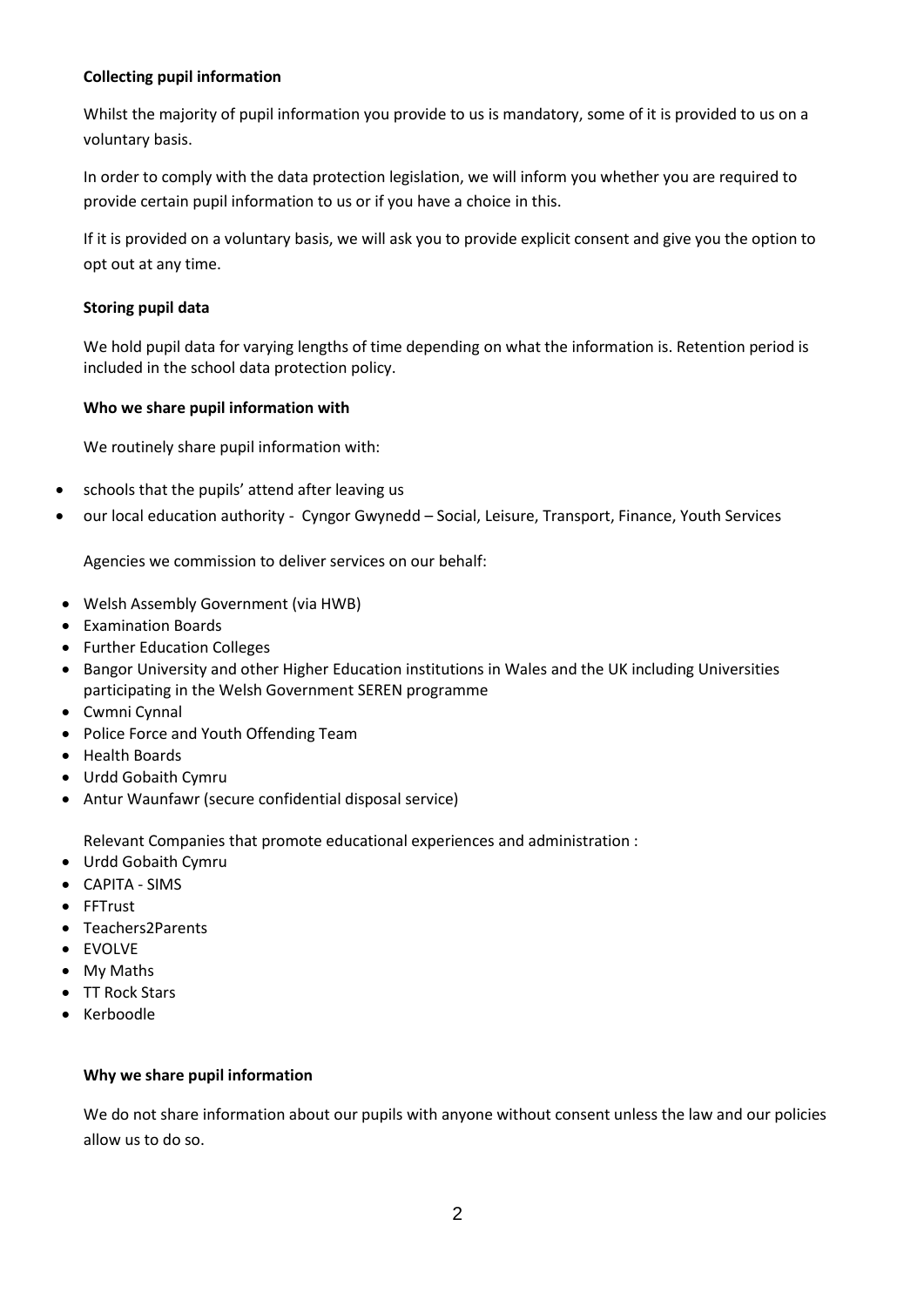We share pupils' data with the Welsh Assembly Government (WAG) on a statutory basis. This data sharing underpins school funding and educational attainment policy and monitoring.

## **Maintained schools:**

 We are required to share information about our pupils with our local authority (LA) Cyngor Gwynedd and the Welsh Government under: The Education (Pupil Information) (Wales) Regulations 2011

## **Data collection requirements:**

- The Education (Pupil Information) (Wales) Regulations 2011
- The Education (School Performance and Absence Targets)(Wales) Regulations 2011

## **Youth support services**

## **Pupils aged 13+ [For use by educational settings with students aged 13+:]**

Once our pupils reach the age of 13, we also pass pupil information to our local authority and / or provider of youth support services as they have responsibilities in relation to the education or training of 13-19 year olds.

This enables them to provide services as follows:

- youth support services
- careers advisers

A parent or guardian can request that **only** their child's name, address and date of birth is passed to their local authority or provider of youth support services by informing us. This right is transferred to the child / pupil once he/she reaches the age 16.

For more information about services for young people, please visit our local authority website.

#### **Requesting access to your personal data**

Under data protection legislation, parents and pupils have the right to request access to information about them that we hold. To make a request for your personal information, or be given access to your child's educational record, contact:

Mr David Thorp, Deputy Headteacher, Ysgol Uwchradd Tywyn, **or:**

Schools Data Protection Officer Cyngor Gwynedd Council Stryd y Castell Caernarfon Gwynedd LL55 1SH

You also have the right to:

- object to processing of personal data that is likely to cause, or is causing, damage or distress
- prevent processing for the purpose of direct marketing